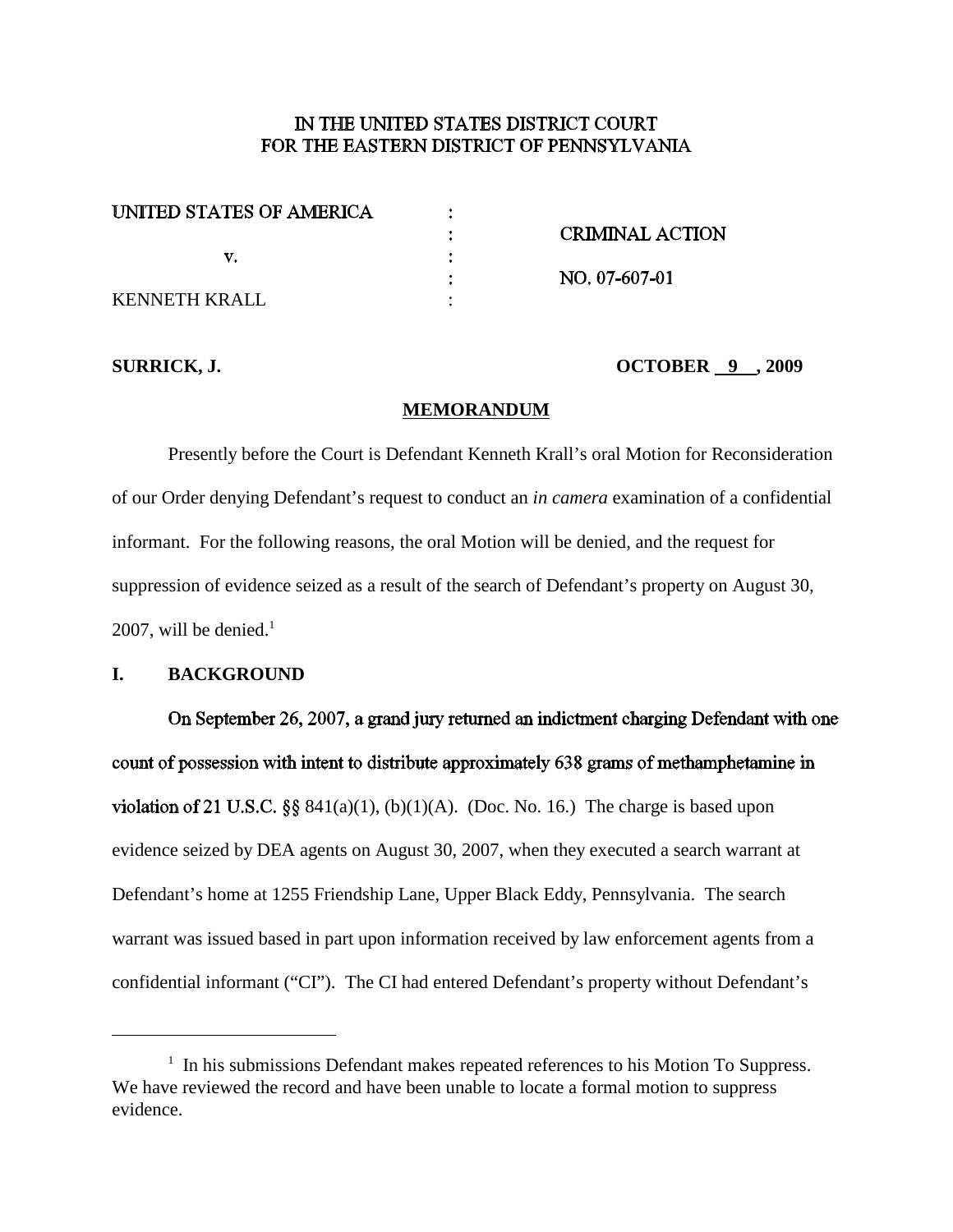permission in an attempt to recover motorcycle parts that Defendant had stolen from him and that the CI believed were on the property. While on Defendant's property, the CI observed a large quantity of methamphetamine as well as marijuana and drug paraphernalia on the premises.

In a series of motions, Defendant sought discovery related to the affidavit that served as the basis for the search warrant. <sup>2</sup> (Doc. Nos. 36, 42, 45, 46, 53.) The focus of Defendant's motions was establishing that Defendant was entitled to a hearing pursuant to *Franks v. Delaware*, 438 U.S. 154 (1978). <sup>3</sup> We concluded that Defendant had failed to make a substantial preliminary showing that the search warrant affidavit contained material misrepresentations as required by *Franks*, and that Defendant was simply on a fishing expedition. (Doc. No. 54 at 13- 14.) Defendant's motions were denied. (*See* Memorandum and Order Dated August 4, 2008, Doc. Nos. 54, 55.)

A suppression hearing was held on August 6, 2009. (*See generally* Hr'g Tr., Aug. 6, 2009.) At the suppression hearing, Defendant adjusted the focus of his argument*.* Defendant

<sup>2</sup> The Motions filed by Defendant included Defendant's Motion For Discovery (Doc. No. 36), Defendant's Motion Requesting That The Government Be Ordered To Produce A Confidential Informant Enabling The Court To Determine The Best Mechanism To Protect Defendant's Due Process Rights (Doc. No. 42), Defendant's Motion Requesting That The Government Be Ordered To Produce For *In Camera* Inspection All Documents In Its Custody Or Control That Are Responsive To The Subpoena Served Upon DEA Special Agent David Morina So That The Court Can Determine The Best Mechanism To Protect The Defendant's Due Process Rights (Doc. No. 45), and Defendant's Ex-Parte Offer of Proof In Support Of Frank's Hearing And An *In-Camera* Production Of Records (Doc. No. 53).

<sup>&</sup>lt;sup>3</sup> In *Franks*, the Supreme Court held that the Fourth Amendment requires that an evidentiary hearing be held to examine the truthfulness of a search warrant affidavit if the defendant makes a "substantial preliminary showing" that (1) the affidavit contains a material misrepresentation, (2) the affiant made the misrepresentation knowingly and intentionally, or with reckless disregard for the truth, and (3) the allegedly false statement was material to the finding of probable cause. 438 U.S. at 155-56.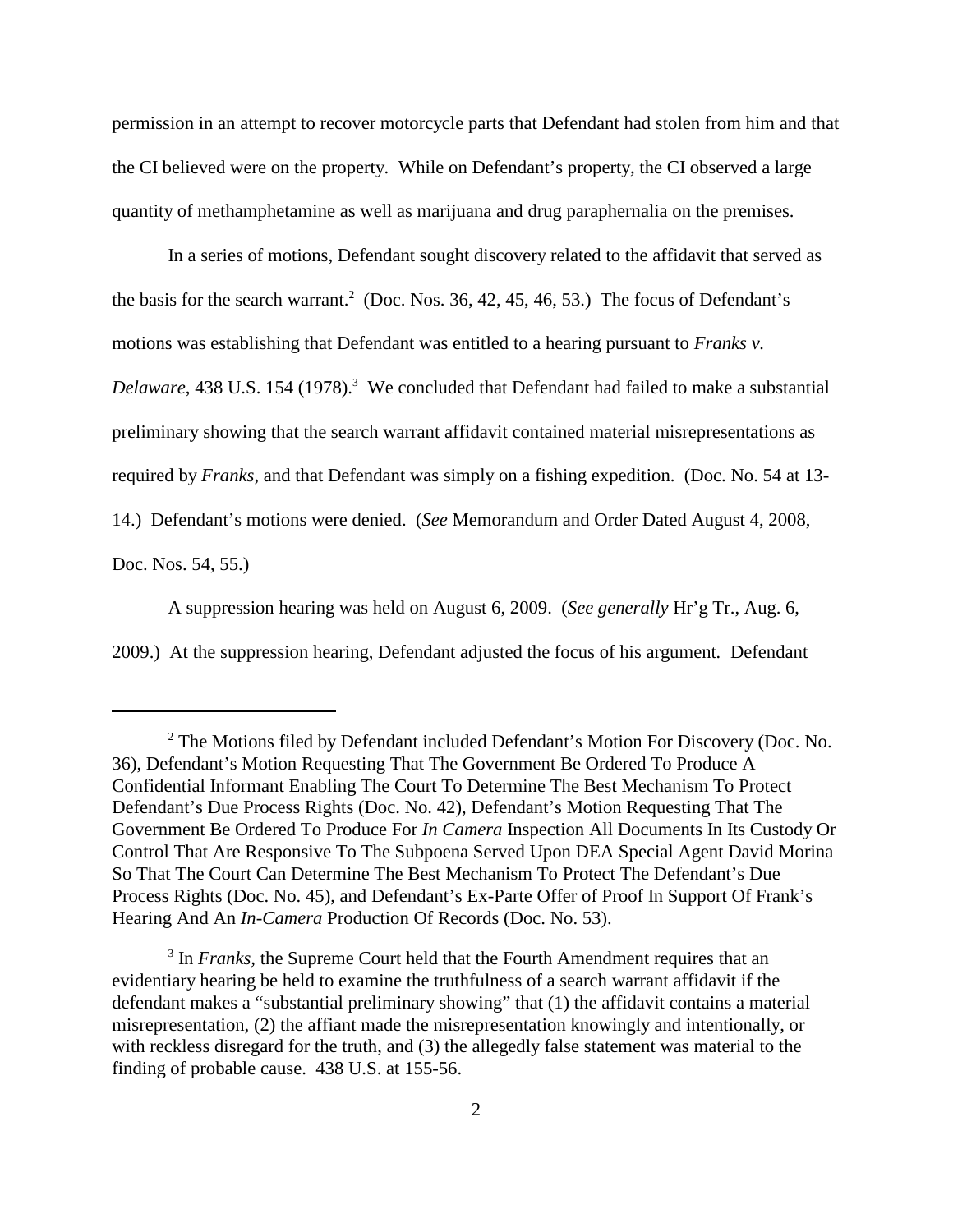argued that the CI was a government agent, and that therefore the search warrant that was prepared based on the CI's information, and the evidence discovered upon execution of the search warrant, were fruit of the poisonous tree under *Wong Sun v. United States*, 371 U.S. 471 (1963). (Hr'g Tr. 74-76, Aug. 6, 2009.) Defense counsel orally moved for reconsideration of our Order denying Defendant's request for an *in camera* examination of the CI, arguing that the only way that he could establish that the CI was a government agent was through examination of the CI. (*Id.* at 4, 86.)

At the suppression hearing, we heard testimony from the following law enforcement officers involved in this investigation: Detective Michael Mosiniak of the Bucks County District Attorney's Office, Detective Michael Walp of the Bucks County District Attorney's Office, and DEA Special Agent David Morina. Detective Mosiniak, Detective Walp, and Agent Morina were credible witnesses.

Detective Mosiniak sought the search warrant for Defendant's property based on information that he received from the CI. The CI advised Detective Mosiniak that he had observed methamphetamine and marijuana on Defendant's property. <sup>4</sup> (*Id.* at 17.) The CI told Mosiniak that he had entered Defendant's property without Defendant's permission to look for motorcycle parts that he believed Defendant had stolen from him. (*Id.* at 17-18.)

The affiant on the search warrant was Agent Morina, who prepared the affidavit based on information provided by Detective Mosiniak and Detective Walp. (*Id.* at 10.) As a result of a

<sup>&</sup>lt;sup>4</sup> In his testimony, Detective Mosiniak referred to the CI as "they" in order to avoid identifying the CI's sex. (Hr'g Tr. 30, Aug. 6, 2009.) For the sake of readability we will use "he" and "him" in the gender-neutral sense to refer to the CI in this opinion. We do so with the caveat that we have no knowledge of the CI's sex.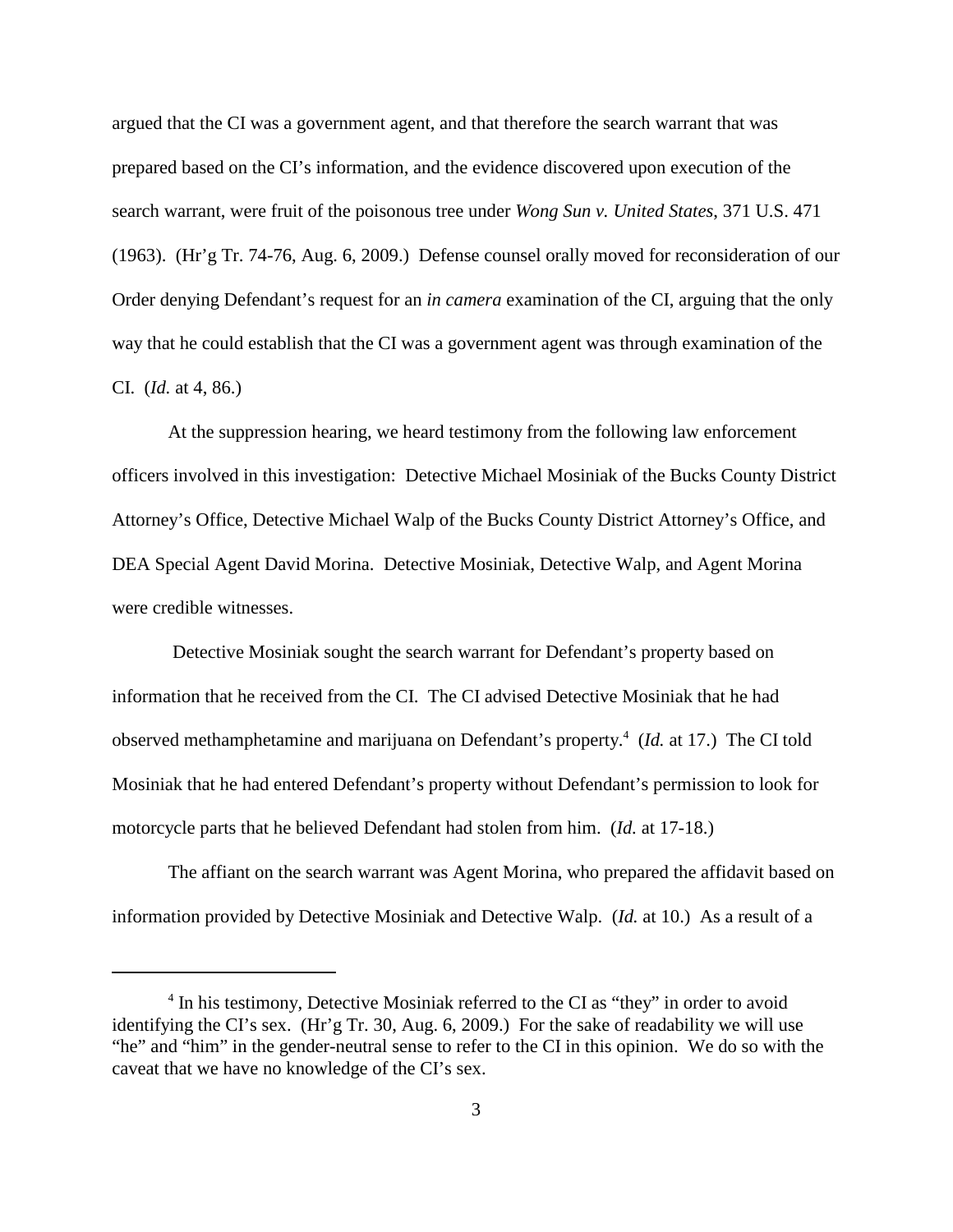search of the residence and other buildings on Defendant's property pursuant to the search warrant, over a pound of methamphetamine, a large amount of United States currency, some marijuana, and drug paraphernalia was seized. (*Id.* at 11.)

Detective Mosiniak testified that he had known the CI since the late spring or early summer of 2005, when he apprehended the CI, who was in possession of a small amount of methamphetamine. <sup>5</sup> (*Id.* at 18.) At that time the CI provided Detective Mosiniak with information regarding an investigation that the Bucks County District Attorney's Office was conducting, and the CI subsequently met with Detective Mosiniak and Agent Morina two or three more times for debriefings with regard to that investigation. (*Id.* at 18-19.) Thereafter, between 2005 and 2007, the CI occasionally called Detective Mosiniak just to make contact with him and to let him know that he was no longer using methamphetamine and that he was "staying out of any trouble." (*Id.* at 18-19, 32.) Neither Detective Mosiniak nor the DEA ever proactively used the CI in an investigation, and the CI was not registered as an informant with either the Bucks County District Attorney's Office or the DEA. (*Id.* at 20.) The CI was never paid for his assistance. (*Id.* at 20-21.) Detective Mosiniak never asked the CI why he continued to contact him. (*Id.* at 33.)

Prior to receiving the CI's tip regarding the drugs on Defendant's property, Detective Mosiniak had not had any contact with the CI for "[a]t least a couple of months, if not longer." (*Id.* at 21.) Moreover, the CI did not tell Detective Mosiniak that he intended to enter

 $5$  The CI was never charged with a crime related to this incident. (Hr'g Tr. 21, Aug. 6, 2009.) Detective Mosiniak testified that the first two times he met with the CI, the CI was aware that he could be charged for the incident. However, sometime in 2005, Detective Mosiniak informed the CI that the United States Attorney had decided not to prosecute him. (*Id.* at 32, 35.)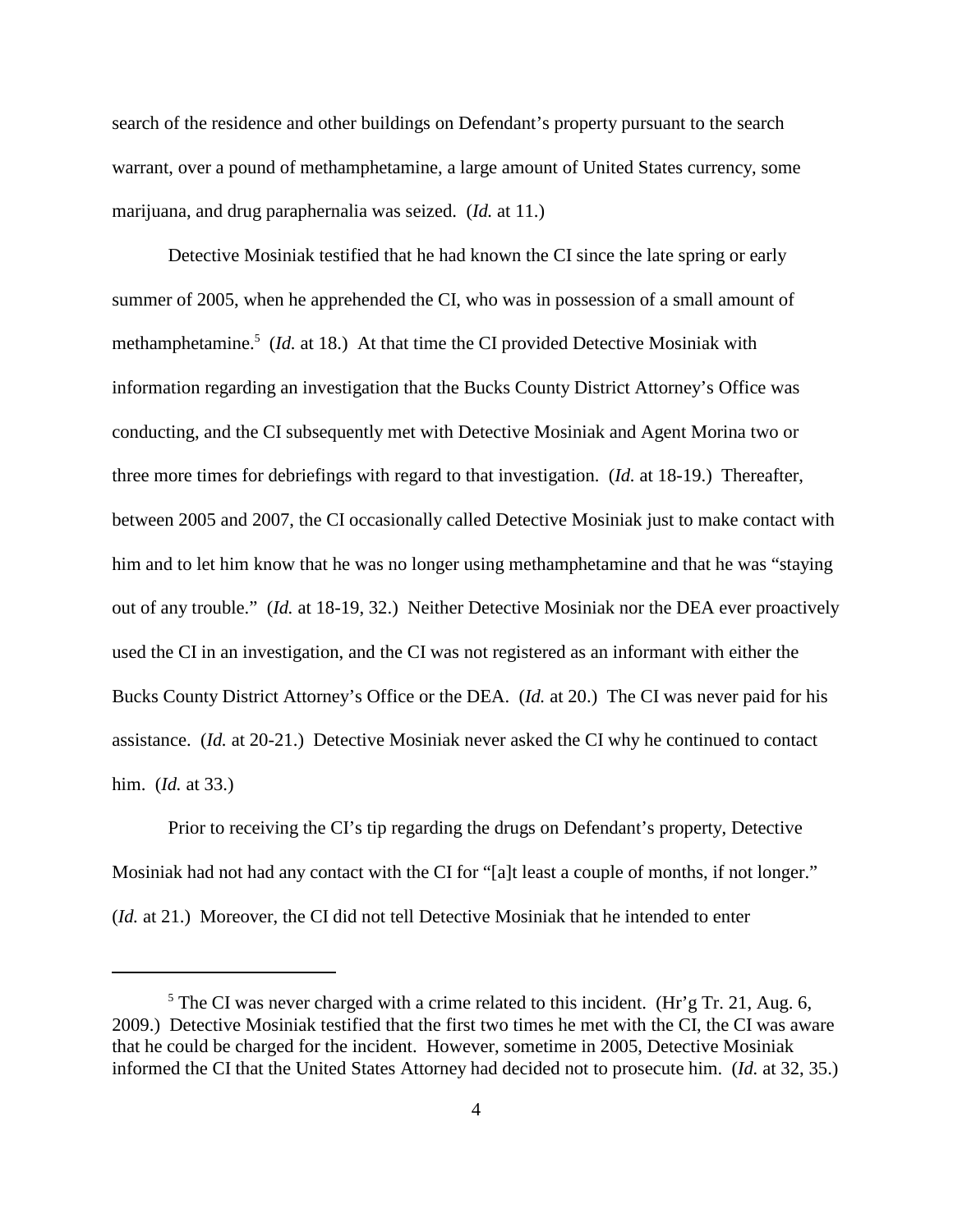Defendant's property. Agent Morina had spoken to the CI two or three times in 2005. He had not spoken to him between 2005 and 2007 until the day he was preparing the search warrant affidavit. Detective Mosiniak, Detective Walp, and Agent Morina had never instructed the CI to go onto Defendant's property or to investigate Defendant. (*Id.* at 21-22.) <sup>6</sup> Defendant was not under active investigation by the DEA when the CI contacted Detective Mosiniak in August of 2007. (*Id.* at 60.) The CI was never encouraged by the agents to investigate Defendant. (*Id.* at 21-22.)

## **II. DISCUSSION**

"The Fourth Amendment protects against unreasonable searches and seizures by Government officials and those private individuals acting as 'instruments or agents' of the Government." *United States v. Jarrett*, 338 F.3d 339, 344 (4th Cir. 2003). The Fourth Amendment does not apply, however, "'to a search or seizure, even an unreasonable one, effected by a private individual not acting as an agent of the Government or with the participation or knowledge of any governmental official.'" *United States v. Jacobsen*, 466 U.S. 109, 114 (1984) (quoting *Walter v. United States*, 447 U.S. 649, 662 (1980) (Blackmun, J., dissenting)). "Whether a private party is acting as an agent or instrument of the government depends 'on the degree of the Government's participation in the private party's activities, a question that can only be resolved in light of all the circumstances.'" *United States v. Jackson*, 617 F. Supp. 2d 316, 325 (M.D. Pa. 2008) (quoting *Skinner v. Ry. Labor Executives' Ass'n*, 489 U.S. 602, 614 (1989)). The defendant bears the burden of showing that the private party was acting as an instrument of

<sup>6</sup> Detective Walp never had any contact with the CI related to Defendant. Detective Walp's contribution to the search warrant affidavit was his contact with the confidential witness ("CW").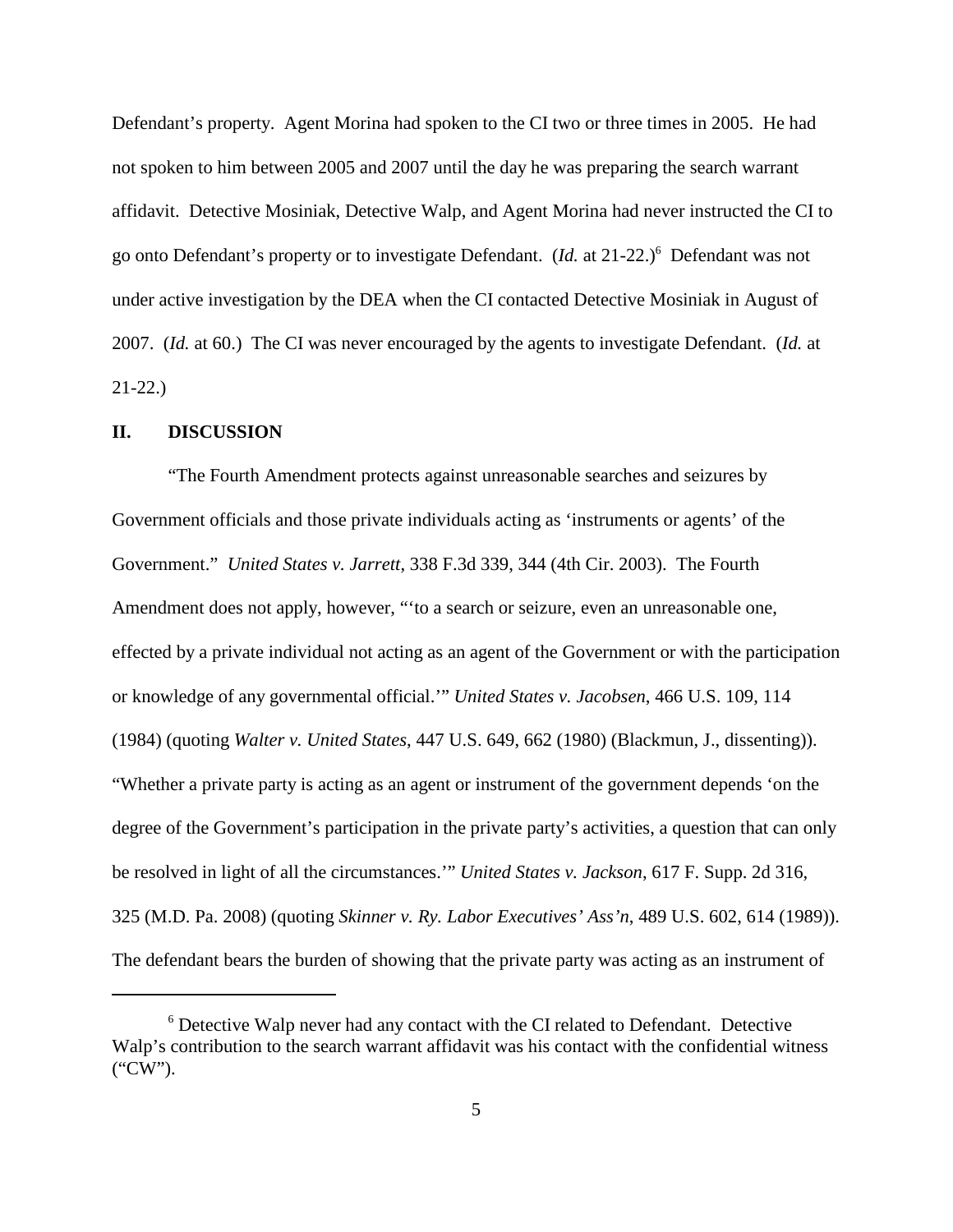the Government. *Id.* (citing *Johnson v. United States*, 971 F. Supp. 862, 867 (D.N.J. 1997); *United States v. Cleaveland*, 38 F.3d 1092, 1093 (9th Cir. 1994); *United States v. Feffer*, 831 F.2d 734, 739 (7th Cir. 1987)).

The Third Circuit has not articulated a standard for determining whether an individual is acting as an agent or instrument of the Government. *Jackson*, 617 F. Supp. 2d at 325. However, eight other Circuit Courts of Appeals have applied the following test or a close variant: (1) whether the government knew of and acquiesced in the intrusive conduct; and (2) whether the party performing the search intended to assist law enforcement efforts or to further his own ends. *Id.*; *see also United States v. Ginglen*, 467 F.3d 1071, 1074 (7th Cir. 2006); *United States v. Alexander*, 447 F.3d 1290, 1295 (10th Cir. 2006); *Jarrett*, 338 F.3d at 344-45 (4th Cir. 2003) (combining the two elements into "one highly pertinent consideration"); *United States v. Steiger*, 318 F.3d 1039, 1045 (11th Cir. 2003); *United States v. Young*, 153 F.3d 1079, 1080 (9th Cir. 1998); *United States v. Jenkins*, 46 F.3d 447, 460 (5th Cir. 1995); *United States v. Malbrough*, 922 F.2d 458, 462 (8th Cir. 1990); *United States v. Lambert*, 771 F.2d 83, 89 (6th Cir. 1985) ("First, the police must have instigated, encouraged or participated in the search. Second, the individual must have engaged in the search with the intent of assisting the police in their investigative efforts.") (citations omitted).

The testimony of Detective Mosiniak, Detective Walp, and Agent Morina clearly establishes that the Government did not in any way encourage, assist, or acquiesce in the CI's behavior. The CI was not a registered cooperator and was never paid. (Hr'g Tr. 20-21, Aug. 6, 2009.) He was not investigating Defendant in hopes of obtaining leniency from the Government. Moreover, Defendant was not under active investigation when the CI informed Detective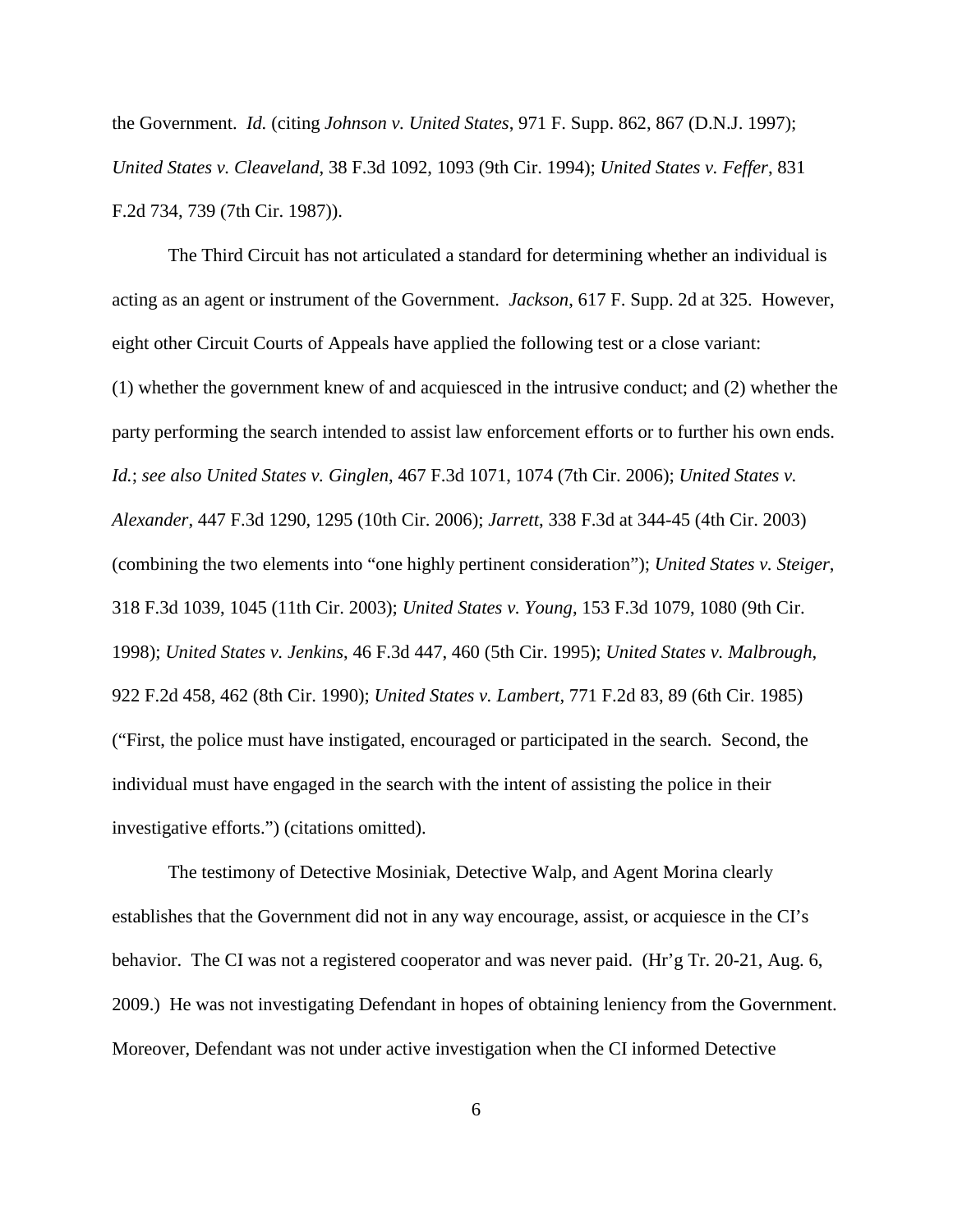Mosiniak of the drugs that he had found on Defendant's property. (*Id.* at 60.) Neither Detective Mosiniak nor any other law enforcement official had asked the CI to investigate Defendant or to enter into his property. (*Id.* at 21-22.) We are satisfied that the Government had nothing whatsoever to do with the CI entering Defendant's property. The first prong of the government agent test has not been established.

In addition, Defendant has failed to establish the second prong of the government agent test. The second prong provides that the party performing the search must have intended to assist law enforcement efforts in order to be considered a government agent. *Jackson*, 617 F. Supp. 2d at 325. It is not necessary to have an *in camera* examination of the CI to determine what was in his mind when he entered Defendant's property. The CI told Detective Mosiniak why he entered the property without Defendant's permission. He entered Defendant's property to look for motorcycle parts that Defendant had stolen from him. (Hr'g Tr. 17-18, Aug. 6, 2009.) He was on a mission for himself, not law enforcement. There is nothing in this record that even suggests that the CI was attempting to assist law enforcement. He was not acting as a government agent.

## **III. CONCLUSION**

For these reasons, Defendant Kenneth Krall's oral Motion for Reconsideration is denied, and the request to suppress evidence seized as a result of the search of Defendant's property is also denied.

An appropriate order will follow.

BY THE COURT:

/s/ R. Barclay Surrick U.S. District Court Judge